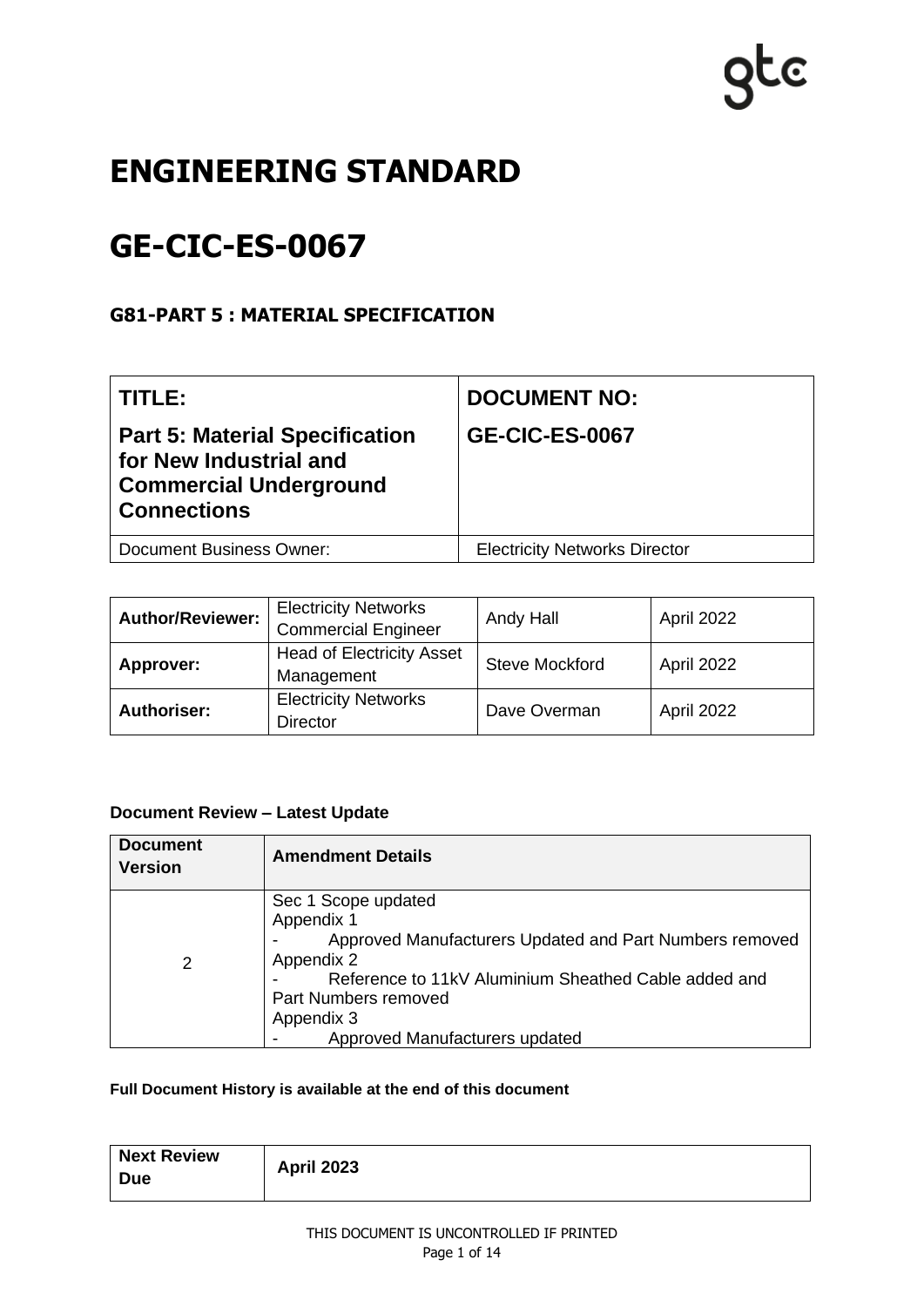

# **CONTENTS**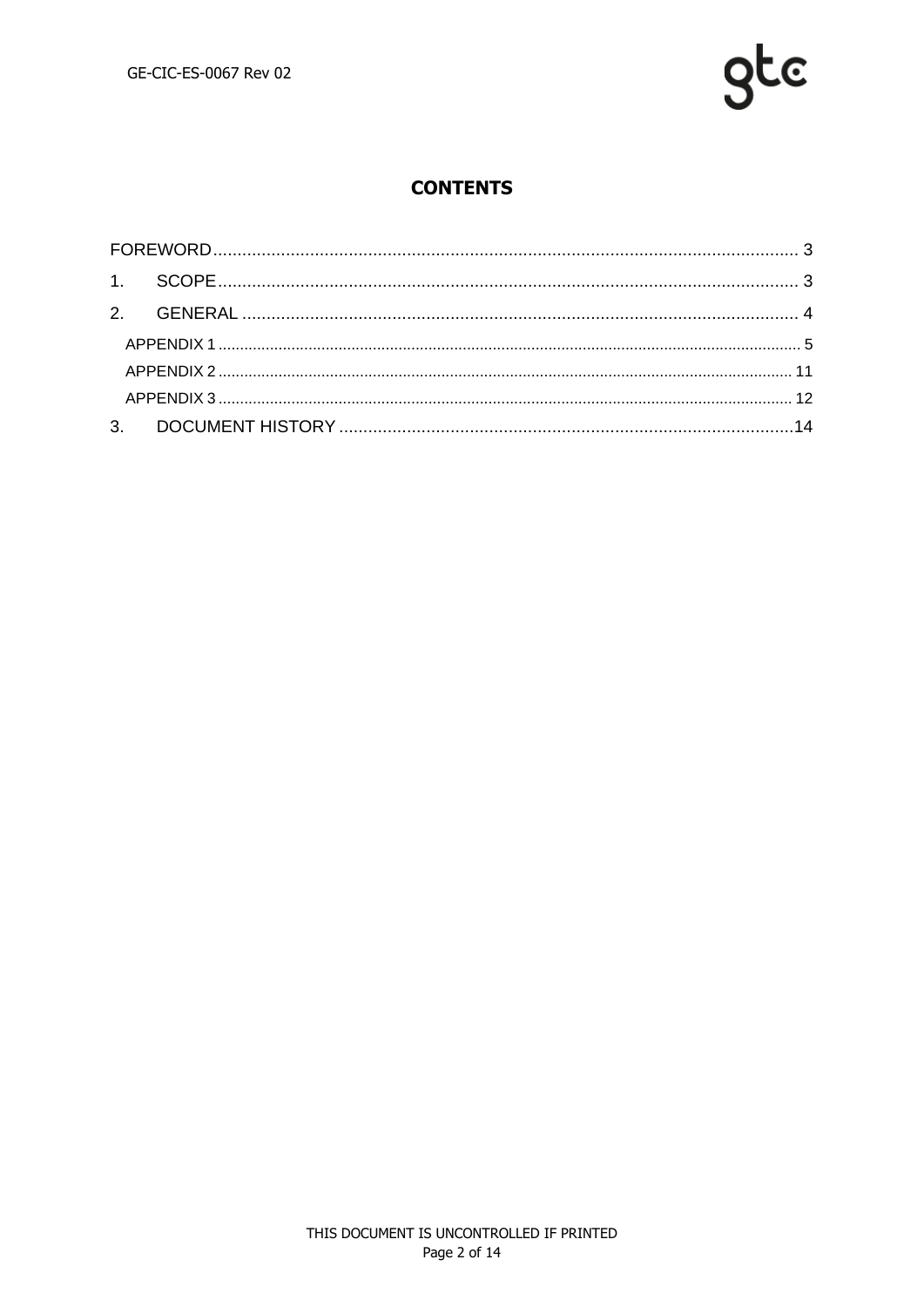#### <span id="page-2-0"></span>**FOREWORD**

This document forms Appendix A to Energy Networks Association (ENA) Engineering Recommendation (EREC) G81 ‐ Part 5: Materials Specification, " Framework **for new industrial and commercial underground connections**" on behalf of GTC and should be read in conjunction with that document.

Other documents, which must be read in conjunction with this appendix, are:

- GTC Housing Development Framework Appendices relating to Materials Specification, Installation Records and Cable Recording Techniques.
- G81 Part 4 Design and Planning (GE-CIC-ES-0066) New Industrial and Commercial Underground Connections
- G81 Part 5 Material Specification (GE-CIC-ES-0067) New Industrial and Commercial Underground Connections (This Document)
- G81 Part 3 & 6 Installation and Records (GE-CIC-ES-0068) New Low Voltage Housing Development Installations & Industrial and Commercial Underground **Connections**
- Design Policy HV & LV (GE-DPR-ES-0119)

This document contains a summary of the information contained in GTC product specification

Please note that GTC is unable to provide copies of external documentation, standards and specifications referenced in this document, but copies may be obtained from the relevant issuing body (such as the British Standards Institution (BSI) or Energy Networks Association)

Appendix A of this document details assessed products by reference, description and supplier.

#### <span id="page-2-1"></span>**1. SCOPE**

This appendix to ENA EREC G81 Part 5 covers the materials specification for new industrial and commercial connections to the electricity distribution network of GTC comprised of licenses Energy Network Company (ENC) and Independent Power Network Company (IPNL).

For the purpose of this document, where 'Electricity Networks Manager' is referenced, this covers any of the following;

- Electricity Networks Director
- Head of Electricity Asset Management
- Head of Electricity Operations
- Electricity Networks Asset Manager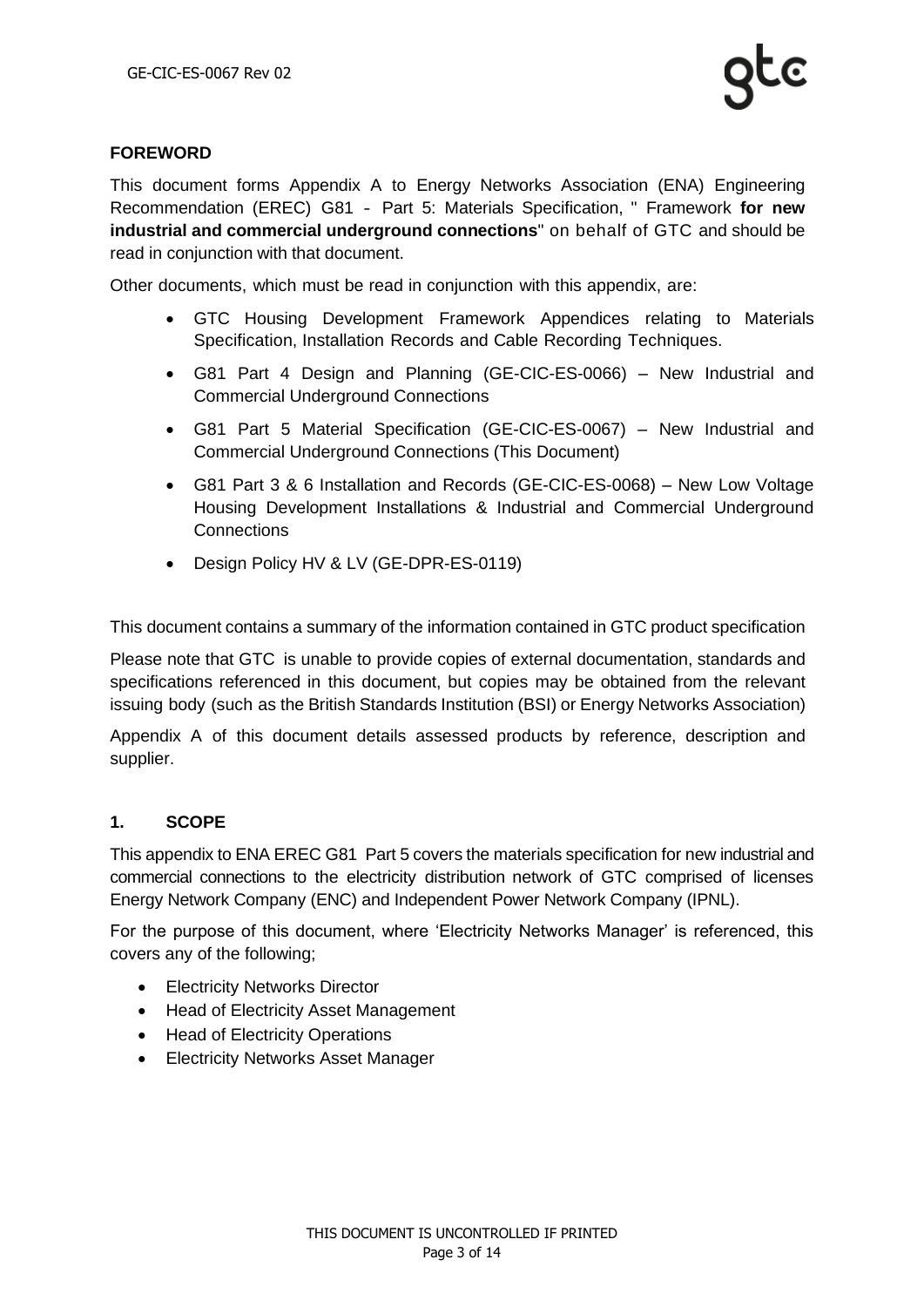#### <span id="page-3-0"></span>**2. GENERAL**

- 2.1 This document provides details of GTC's approved range of cables, plant, equipment and auxiliary items used to construct distribution assets for connection to GTC's distribution network. Only equipment approved by GTC and listed in this document shall be used to construct electricity networks, substations and services for adoption by GTC in its distribution networks.
- 2.2 For all new connections work, the approved installer (ICP Independent Connection Provider) shall provide the Engineer with a full list of equipment to be used. The Engineer will then aim to formally accept or reject the proposal within 10 working days.
- 2.3 Where GTC's requirements are not specified in this document, the approved installer shall liaise with the Engineer, to gain approval from GTC's Electricity Networks Manager for its suggested equipment, prior to purchasing the equipment.
- 2.4 This document will be updated on a regular basis when new equipment is approved by GTC's Electricity Networks Manager. Further details will also be added as requirements for further information on the range of equipment used is identified.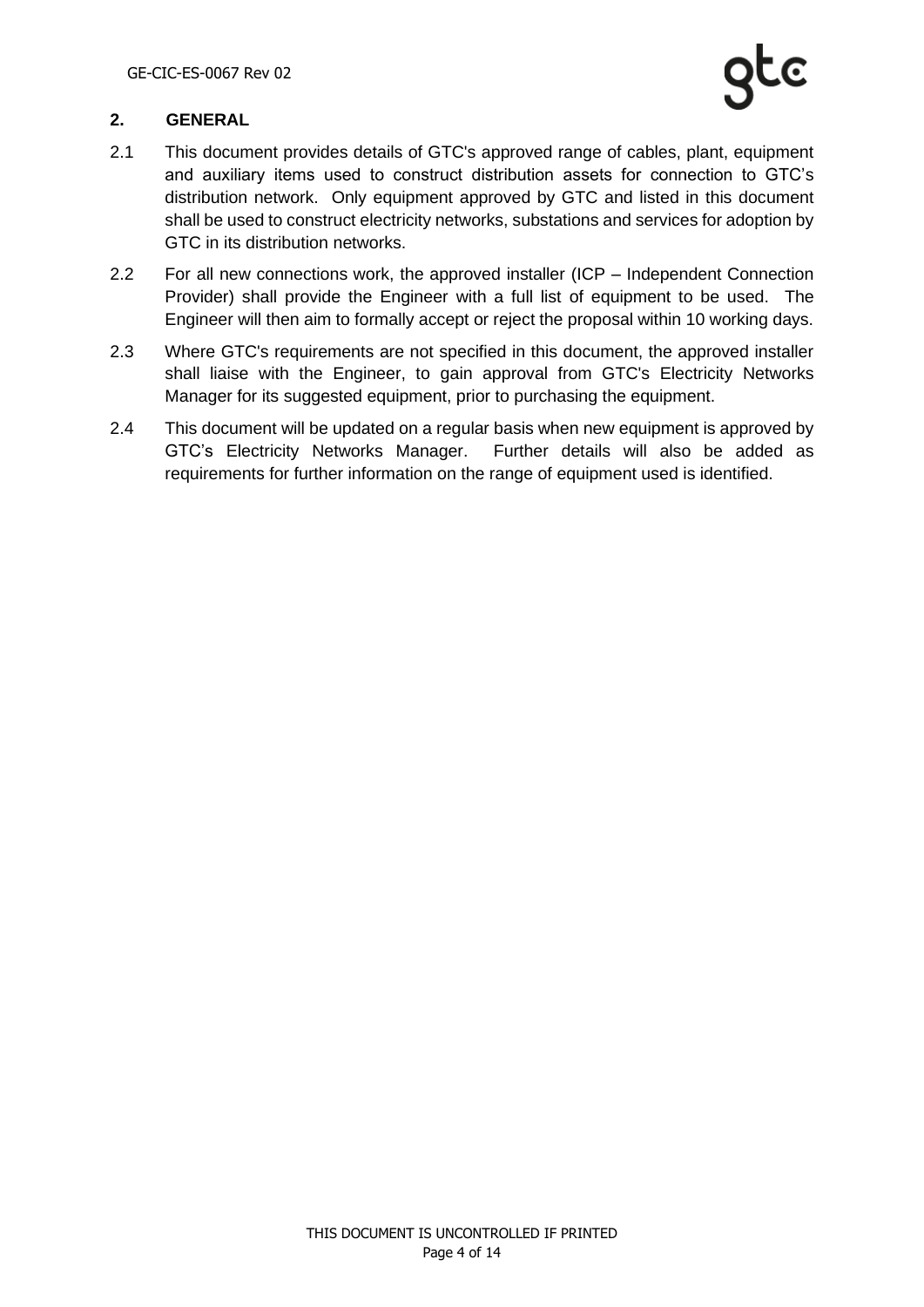#### <span id="page-4-0"></span>**APPENDIX 1**

**LOW VOLTAGE EQUIPMENT INCLUDING UNDERGROUND CABLES, JOINTS, LINK BOXES, TERMINATIONS AND FUSES**

**Approved Manufacturers :-**

**HV Cables – Including LS0H (Low Smoke Zero Halogen) – Prysmian UK, NKT (Denmark), Tratos (Italy) and Telefonika (Poland)** 

**LV Cables – Including LS0H – Prysmian UK, NKT (Denmark), Hellenic (Greece) Tratos (Italy) and Telefonika (Poland)**

**LV Service Cables – NKT (Denmark), Cabelte (Portugal) and Tratos (Italy)**

**Jointing Compound – Prysmian UK, Sicame / WT Henley (GTC Version)**

#### **Jointing Kits – Sicame / WT Henley and TE Connectivity**

| S.No           | <b>Description</b>                                           | <b>Material Supplier</b>                                  |
|----------------|--------------------------------------------------------------|-----------------------------------------------------------|
| 1              | Branch Joint- 185mm <sup>2</sup> (No Resin)                  |                                                           |
| 2              | Branch Joint - 300mm <sup>2</sup> (No Resin)                 |                                                           |
| 3              | Mains Branch Joint 95mm <sup>2</sup>                         |                                                           |
| 4              | Branch Joint, inc Resin - 95mm <sup>2</sup> (No Resin)       |                                                           |
| 5              | 15 Way MSDB ST LH Incoming Mechanical Connector              |                                                           |
| 6              | 15 Way MSDB ST RH Incoming Mechanical Connector              |                                                           |
| $\overline{7}$ | 24 Way MSDB ST RH Incoming Mechanical Connector              |                                                           |
| 8              | 30 Way MSDB ST LH Imcoming Mechanical Connector              |                                                           |
| 9              | 30 Way MSDB ST RH Incoming Mechanical Connector              |                                                           |
| 10             | MSDB 1J 45 Way Double Door C/W 100A HSCO                     |                                                           |
| 11             | 45 Way MSDB ST LH Incoming Mechanical Connector              |                                                           |
| 12             | MSDB 2J 24 Way RH                                            |                                                           |
| 13             | 2 Way J Type 30 Way MSDB LH Incoming Mechanical Connector    |                                                           |
| 14             | 374LSF01 2 Bolt LS0H Cable Cleat                             |                                                           |
| 15             | Link Box Fuse Handle                                         |                                                           |
| 16             | 10-56FR Cable Cleat (Pack of 100)                            | Utility Power Services / Wolesley / Jointing Technologies |
| 17             | 10-98FR Cable Cleat (Pack of 100)                            |                                                           |
| 18             | Cable Cleats for LS0H Cable (Pack of 100)                    |                                                           |
| 19             | 300mm <sup>2</sup> Waveform Cold Shrink Shorting End Caps    |                                                           |
| 20             | 95-185mm <sup>2</sup> Waveform Cold Shrink Shorting End Caps |                                                           |
| 21             | 95mm <sup>2</sup> Triplex Cold Shrink Shorting End Caps      |                                                           |
| 22             | 185-300mm <sup>2</sup> Pot End Kit                           |                                                           |
| 23             | 185-300mm <sup>2</sup> Pot End Kit                           |                                                           |
| 24             | 95mm <sup>2</sup> Pot End Kit                                |                                                           |
| 25             | 95mm <sup>2</sup> Pot End Kit                                |                                                           |
| 26             | Single Phase 100amp House Service Kit CNE                    |                                                           |
| 27             | Single Phase 100amp SNE Riser Kit (c/w Red Link)             |                                                           |
| 28             | Meter Board Insulators                                       |                                                           |
| 29             | Double Pole Street Light Kit - Route Of Main NPG/ENW         |                                                           |
| 30             | Double Pole Street Light Kit - Looping Multi Column          |                                                           |
| 31             | Street Lighting Cut Out Kit                                  |                                                           |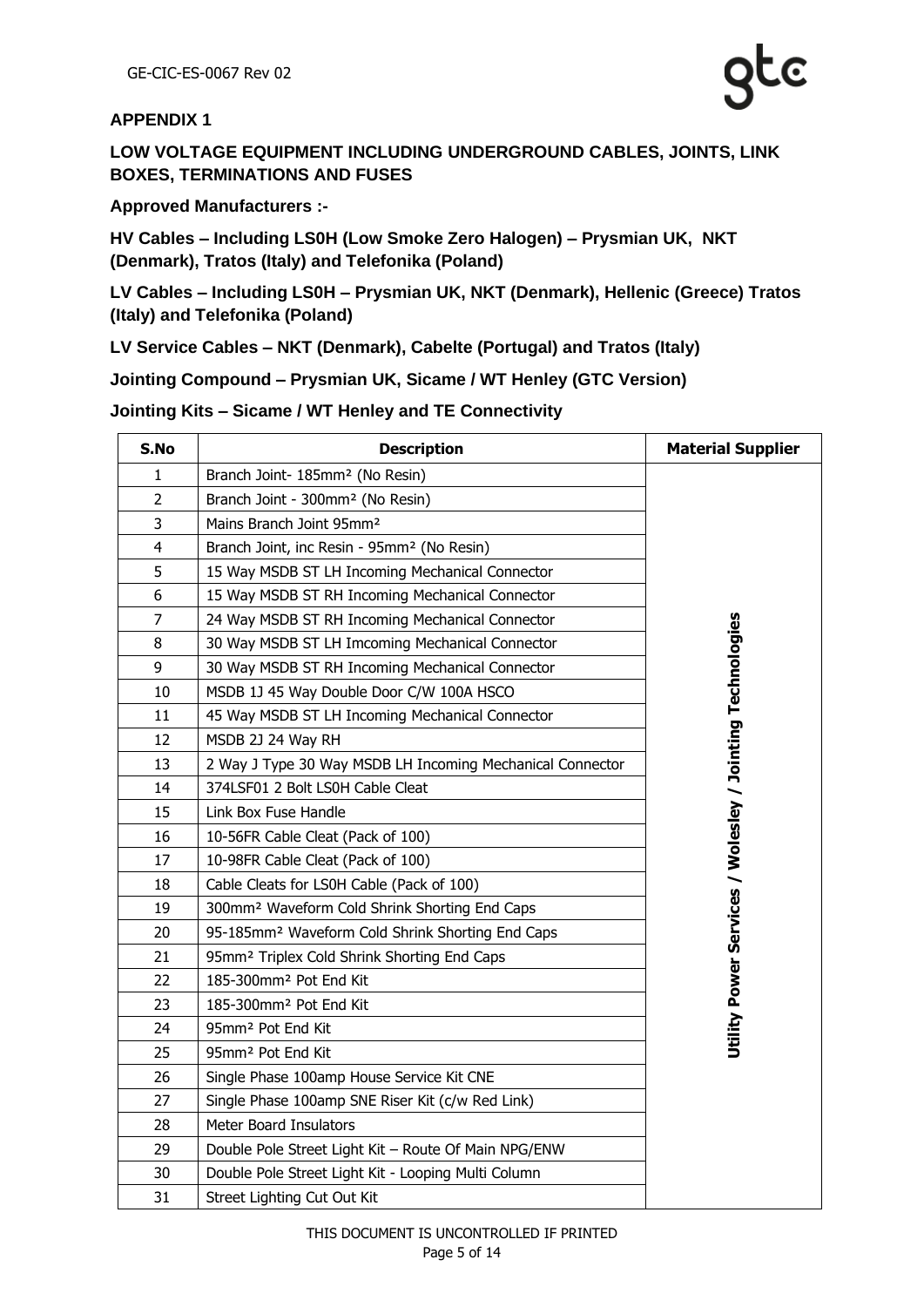| S.No | <b>Description</b>                                                                   | <b>Material Supplier</b>                         |
|------|--------------------------------------------------------------------------------------|--------------------------------------------------|
| 32   | Brass S/O Neutral Lug 185/300WF 12mm Hole                                            |                                                  |
| 33   | Brass S/O Neutral Lug 185/300WF 16mm Hole                                            |                                                  |
| 34   | Brass S/O Neutral Lug 95WF 12mm Hole                                                 |                                                  |
| 35   | Brass S/O Neutral LUG 95WF 16mm Hole                                                 |                                                  |
| 36   | 35mm <sup>2</sup> CNE Service Cable - 100m Drum                                      |                                                  |
| 37   | Single Phase 35mm <sup>2</sup> SNE LS0H Service Cable - 100m Drum                    |                                                  |
| 38   | 35mm <sup>2</sup> Split Concentric Cable LS0H - IDNO ONLY                            |                                                  |
| 39   | 3 x 185mm <sup>2</sup> Waveform                                                      |                                                  |
| 40   | 3 x 300mm <sup>2</sup> Waveform                                                      |                                                  |
| 41   | 3 x 35mm <sup>2</sup> Al/Cu Plain Concentric LV Cable                                |                                                  |
| 42   | 3 x 35mm <sup>2</sup> Al/Cu Split Concentric LV Cable                                |                                                  |
| 43   | 3 x 35mm <sup>2</sup> 3 Core Split Concentric LV LS0H Cable                          |                                                  |
| 44   | 3 x 95mm <sup>2</sup> Waveform                                                       |                                                  |
| 45   | 3 x 95mm <sup>2</sup> Al/Cu (CNE) LS0H Waveform Cable                                |                                                  |
| 46   | 4 x 95mm <sup>2</sup> Waveform LS0H                                                  |                                                  |
| 47   | 4 x 95mm <sup>2</sup> Waveform                                                       |                                                  |
| 48   | 4 x 185mm <sup>2</sup> Waveform                                                      |                                                  |
| 49   | 4 x 300mm <sup>2</sup> Waveform                                                      |                                                  |
| 50   | Joint LV Main/Service Single Mod > 185mm <sup>2</sup>                                |                                                  |
| 51   | Joint LV Main/Service Double Mod >185 mm <sup>2</sup>                                |                                                  |
| 52   | Joint LV Main/Service Single Mod > 300 mm <sup>2</sup>                               |                                                  |
| 53   | Joint LV Main/Service Double Mod >300 mm <sup>2</sup>                                | ower Services / Wolesley / Jointing Technologies |
| 54   | Service Branch Joint 35mm <sup>2</sup> to 4mm <sup>2</sup> SBJ2/EDF                  |                                                  |
| 55   | 3 Phase Service Branch Joint                                                         |                                                  |
| 56   | LV main pot end >300mm (heat shrink)                                                 |                                                  |
| 57   | 35mm <sup>2</sup> Single Phase CNE Service Heat Shrink Pot End                       |                                                  |
| 58   | Heavy Duty Cut Out 200Amp                                                            |                                                  |
| 59   | Heavy Duty Cut Out 400Amp                                                            |                                                  |
| 60   | Heavy Duty Cut Out 600Amp                                                            | Utility P                                        |
| 61   | 2 Way Link Box TYCO Mark 2 Untailed                                                  |                                                  |
| 62   | 2 Way Link Box 2 Way Tailed EDF                                                      |                                                  |
| 63   | 4 Way Link Box 4 Way Tailed EDF                                                      |                                                  |
| 64   | Lucy Electric Rising Surface Box 10 W GF                                             |                                                  |
| 65   | Meter Board Fire Proof NEDL/YEDL                                                     |                                                  |
| 66   | 3 Phase Meter Board - Fire Proof NEDL/YEDL                                           |                                                  |
| 67   | 2 Part Resin                                                                         |                                                  |
| 68   | Service Joint 95-185mm <sup>2</sup>                                                  |                                                  |
| 69   | 300mm <sup>2</sup> Mains Service Branch Joint                                        |                                                  |
| 70   | 95mm <sup>2</sup> Mains Service Joint                                                |                                                  |
| 71   | Single Phase Service To Service Branch Joint,<br>inc Resin (2P) -35mm <sup>2</sup>   |                                                  |
| 72   | Single Phase Service To Service Straight Joint,<br>inc Resin (2P) -35mm <sup>2</sup> |                                                  |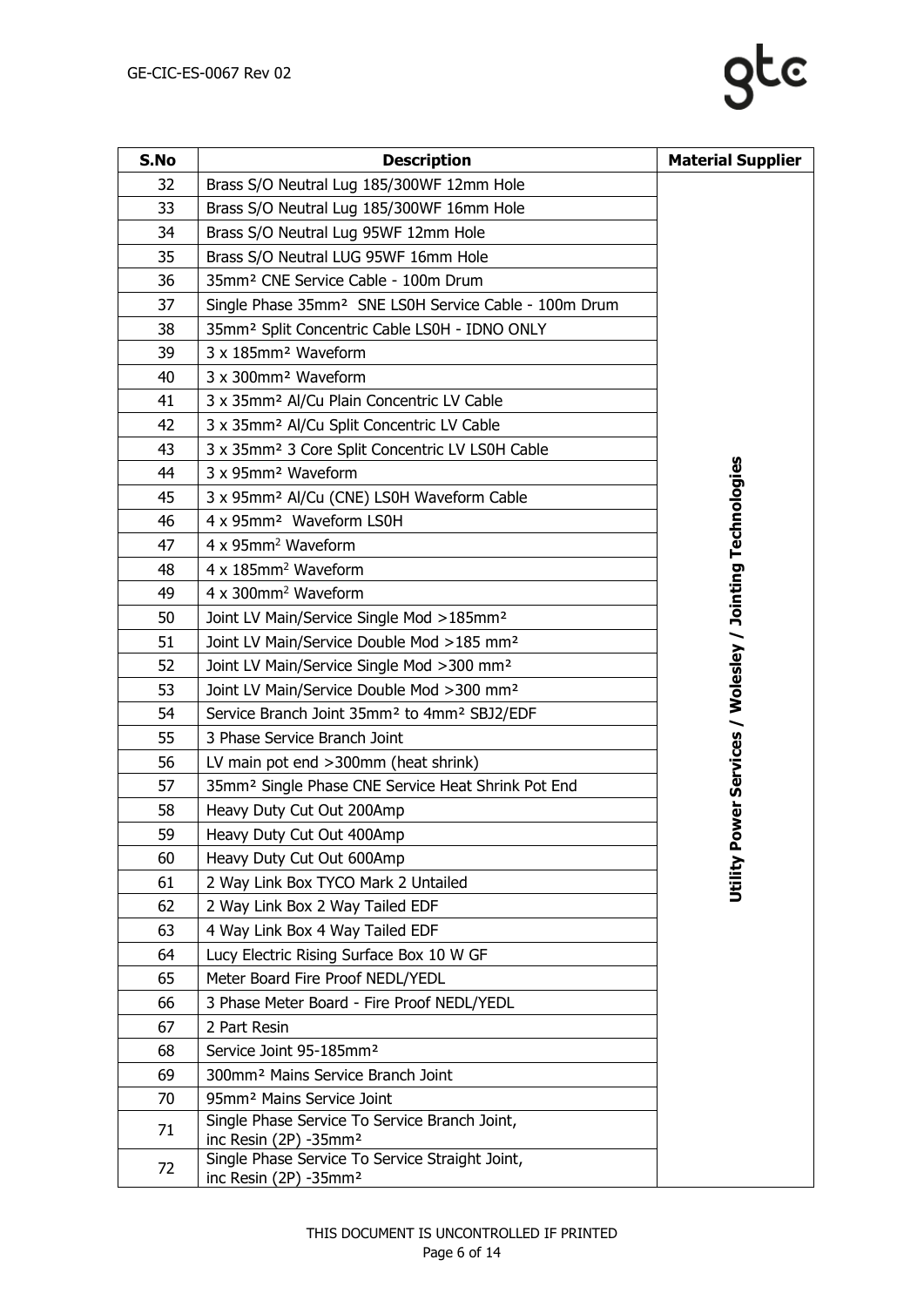# gte

| S.No | <b>Description</b>                                                            | <b>Material Supplier</b>                                |
|------|-------------------------------------------------------------------------------|---------------------------------------------------------|
| 73   | Branch Joint, inc Resin (2p) - 35mm <sup>2</sup>                              |                                                         |
| 74   | Service Straight Joint, inc Resin (2P) -35mm <sup>2</sup>                     |                                                         |
| 75   | Branch Joint, inc Resin (2p) - 185mm <sup>2</sup>                             |                                                         |
| 76   | Branch Joint, inc Resin (2p) - 300mm <sup>2</sup>                             |                                                         |
| 77   | Branch Joint, inc Resin (2p) - 95mm <sup>2</sup>                              |                                                         |
| 78   | 95mm <sup>2</sup> Mains Straight Joint (2P)                                   |                                                         |
| 79   | 300mm <sup>2</sup> 3-Core Waveform Branch Joint                               |                                                         |
| 80   | 3-35mm <sup>2</sup> Mains Branch Joint (With 2 Additional Connectors)         |                                                         |
| 81   | 35mm <sup>2</sup> Single Phase CNE Service Pot End                            |                                                         |
| 82   | Stop End Kit, inc Resin (2P) - 95/185mm <sup>2</sup>                          |                                                         |
| 83   | Service Joint, inc Resin (2P) - 300mm <sup>2</sup>                            |                                                         |
| 84   | Service Joint, inc Resin (2P) - 95/185mm <sup>2</sup>                         |                                                         |
| 85   | Straight Joint, inc Resin (2P) - 185mm <sup>2</sup>                           |                                                         |
| 86   | Straight Joint, inc Resin (2P) - 300mm <sup>2</sup>                           |                                                         |
| 87   | Straight Joint, inc Resin (2P) - 95mm <sup>2</sup>                            |                                                         |
| 88   | Straight Joint, C/W Service Connector, inc Resin (2P) -<br>185mm <sup>2</sup> | ility Power Services / Wolesley / Jointing Technologies |
| 89   | 35mm <sup>2</sup> Single Phase CNE - Single Phase CNE Service                 |                                                         |
| 90   | 4-35mm <sup>2</sup> Three Phase CNE - Three Phase CNE Service                 |                                                         |
| 91   | 35mm <sup>2</sup> Single Phase CNE- Service Stop End Joint                    |                                                         |
| 92   | 185mm <sup>2</sup> to 300mm <sup>2</sup> Waveform Stop End Kit                |                                                         |
| 93   | 3 Core 35mm <sup>2</sup> Waveform Pot End                                     |                                                         |
| 94   | 95mm <sup>2</sup> /185mm <sup>2</sup> Cold Shrink End Caps                    |                                                         |
| 95   | Mains Straight Joint 300mm <sup>2</sup>                                       |                                                         |
| 96   | Straight Joint - 300mm <sup>2</sup> (No Resin)                                |                                                         |
| 97   | Straight Joint, - 95mm <sup>2</sup> (No Resin)                                |                                                         |
| 98   | 35mm <sup>2</sup> Single Phase CNE - Single Phase CNE Service                 |                                                         |
| 99   | Feeder Pillar Fuse 100 Amps 82mm Fixings                                      |                                                         |
| 100  | J [Type] 100 Amp Fuse 92mm Centres                                            | 5                                                       |
| 101  | Feeder Pillar Fuse 160 Amps 82mm Fixings                                      |                                                         |
| 102  | Feeder Pillar Fuse 160 Amps 92mm Fixings                                      |                                                         |
| 103  | Feeder Pillar Fuse 200 Amps 82mm Fixings                                      |                                                         |
| 104  | Feeder Pillar Fuse 200 Amps 92mm Fixings                                      |                                                         |
| 105  | Feeder Pillar Fuse 250 Amps 82mm Fixings                                      |                                                         |
| 106  | Feeder Pillar Fuse 250 Amps 92mm Fixings                                      |                                                         |
| 107  | House Service Fuse 25 Amps Small Diameter                                     |                                                         |
| 108  | Feeder Pillar Fuse 315 Amps 82mm Fixings                                      |                                                         |
| 109  | Feeder Pillar Fuse 315 Amps 92mm Fixings                                      |                                                         |
| 110  | Feeder Pillar Fuse 355 Amps 92mm Fixings                                      |                                                         |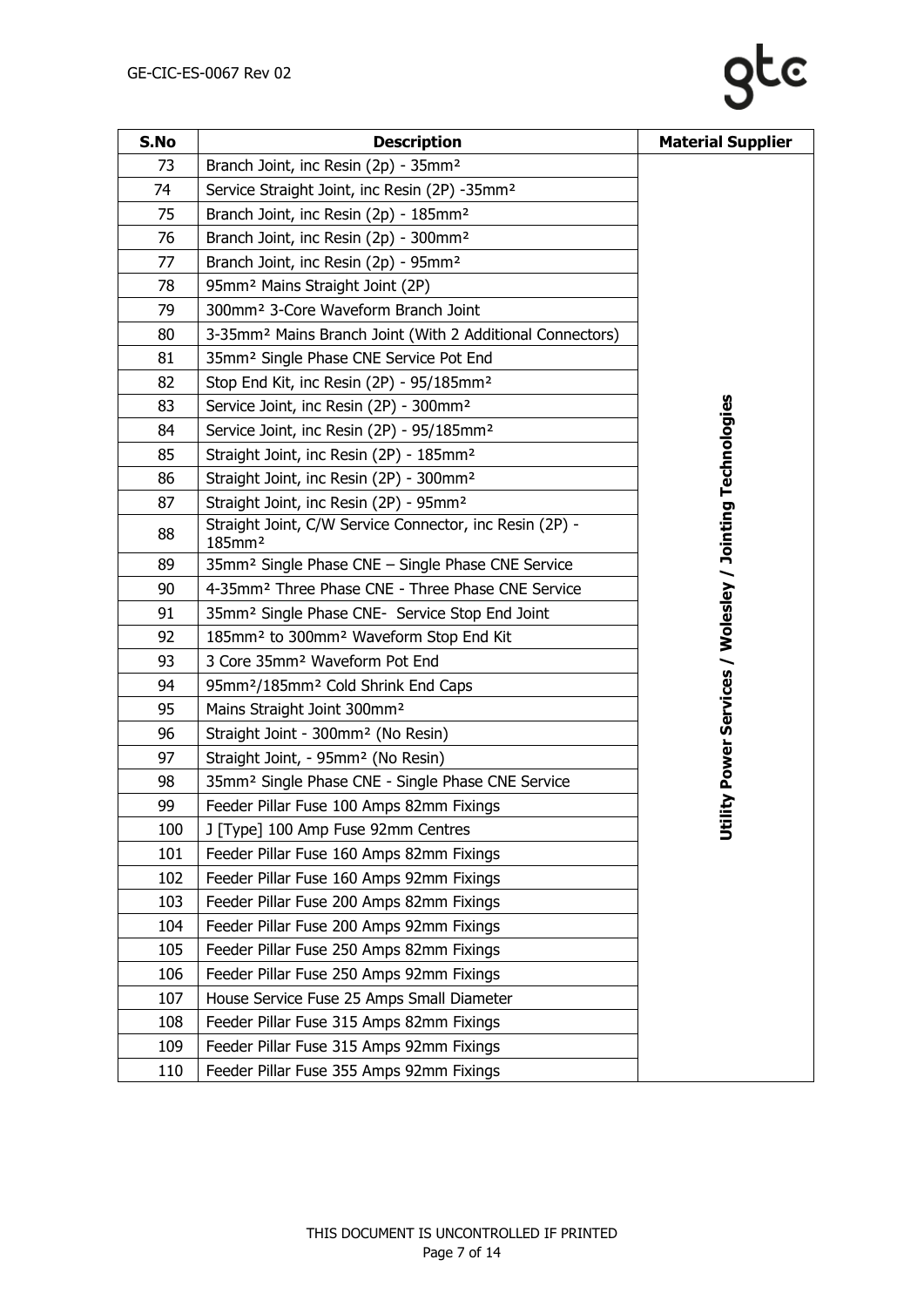| 111 | Feeder Pillar Fuse 400 Amps 82mm Fixings                                     |                                                   |
|-----|------------------------------------------------------------------------------|---------------------------------------------------|
| 112 | Feeder Pillar Fuse 400 Amps 92mm Fixings                                     |                                                   |
| 113 | 92mm Solid Links (Set of 3)                                                  |                                                   |
| 114 | J(Type) 500 Amp Fuse 92mm Centres                                            |                                                   |
| 115 | 120mm <sup>2</sup> Green/Yellow Earth Cable                                  |                                                   |
| 116 | 120mm <sup>2</sup> Bare Copper Earth Wire                                    |                                                   |
| 117 | 25mm <sup>2</sup> AL/CU Plain Concentric LV Cable                            |                                                   |
| 118 | 35mm <sup>2</sup> AL/CU Plain Concentric LV Cable                            |                                                   |
| 119 | 70mm <sup>2</sup> Bare Copper Earth Wire Soft Drawn                          |                                                   |
| 120 | 70mm <sup>2</sup> Green/Yellow Earth Cable                                   |                                                   |
| 121 | 70mm <sup>2</sup> to 120mm <sup>2</sup> Waveform Stop End Kit                |                                                   |
| 122 | Neutral Earth Connector - Brass                                              |                                                   |
| 123 | Earth Terminal Block - 5 Way                                                 |                                                   |
| 124 | CT Chamber M/S 540 x 520 x 230mm                                             |                                                   |
| 125 | Meter Box Key                                                                |                                                   |
| 126 | Lucy Electric CT Chamber C/W Integrated 200 Amp Heavy Duty<br>Cut Out (CTCO) | Power Services / Wolesley / Jointing Technologies |
| 127 | Lucy Electric CT Chamber C/W Integrated 400 Amp Heavy Duty<br>Cut Out (CTCO) |                                                   |
| 128 | Meter Box Electric - M00022                                                  |                                                   |
| 129 | Meter Box Door                                                               |                                                   |
| 130 | Slimline Meter Box - Electric                                                |                                                   |
| 131 | Electric Surface M-Box M06004                                                |                                                   |
| 132 | Meter Box Hockey Stick - White                                               |                                                   |
| 133 | Meter Box Hockey Stick cleat                                                 |                                                   |
| 134 | Electric Hockey Stick - Black                                                |                                                   |
| 135 | 16mm <sup>2</sup> x1200mm <sup>2</sup> CU Bond Earth Rod                     |                                                   |
| 136 | 16mm <sup>2</sup> Driving Stud                                               |                                                   |
| 137 | 16mm <sup>2</sup> Earth Rod Coupling                                         |                                                   |
| 138 | 19mm <sup>2</sup> x1200mm <sup>2</sup> CU Bond Earth Rod                     | ➤                                                 |
| 139 | 19mm <sup>2</sup> Earth Rod Coupling                                         | Utilit                                            |
| 140 | 19mm <sup>2</sup> (Bespoke) Driving Stud                                     |                                                   |
| 141 | 19mm <sup>2</sup> U-Bolt M10 Lug Clamp                                       |                                                   |
| 142 | Rod To Cable Clamp Type G 19mm Rod 6-70mm                                    |                                                   |
| 143 | Rod To Tape Clamp 16mm Rod Max 26 x 12mm Tape                                |                                                   |
| 144 | Rod To Cable Clamp Type GUV 16mm <sup>2</sup> Rod<br>150-300mm <sup>2</sup>  |                                                   |
| 145 | Rod To Cable Clamp Type GUV 16mm <sup>2</sup> Rod<br>16-150mm <sup>2</sup>   |                                                   |
| 146 | Rod To Cable Clamp Type G 16mm <sup>2</sup> Rod 6-70mm <sup>2</sup>          |                                                   |
| 147 | Lightweight Inspection Pit                                                   |                                                   |
| 148 | Concrete Inspection Pit                                                      |                                                   |
| 149 | Square Tape Clamp - 4 Way/Cross                                              |                                                   |
| 150 | DC Clip - Plastic 25 x 3mm <sup>2</sup> Tape                                 |                                                   |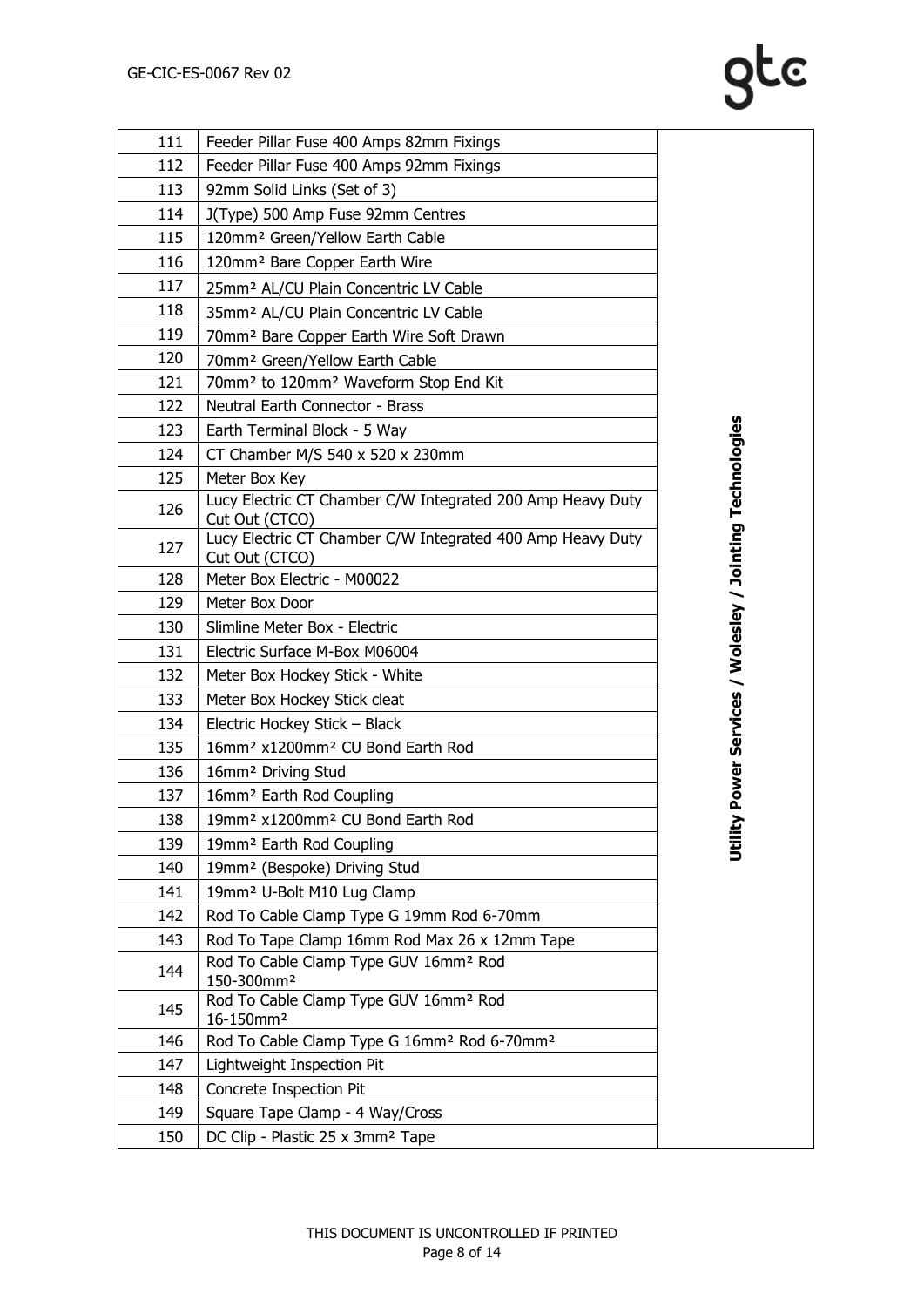

| S.No | <b>Description</b>                                               | <b>Material Supplier</b>                          |
|------|------------------------------------------------------------------|---------------------------------------------------|
| 151  | Copper DC Clip 25 x 3mm <sup>2</sup> Tape                        |                                                   |
| 152  | Single Way Earth Bar, Disconnecting Link                         |                                                   |
| 153  | 6 Way Earth Bar                                                  |                                                   |
| 154  | 6 Way Earth Bar with Single Disconnecting Link                   |                                                   |
| 155  | 8 Way Earth Bar                                                  |                                                   |
| 156  | Braid Bonds (200mm Hole Centres)                                 |                                                   |
| 157  | Braid Bonds (400mm Hole Centres)                                 |                                                   |
| 158  | Insulator M10 c/w Studs and Nuts                                 |                                                   |
| 159  | Bentonite 25Kg Sack                                              |                                                   |
| 160  | Denso Tape 50mmx10m                                              |                                                   |
| 161  | Self Locking Cleat 40x6mm Tape                                   |                                                   |
| 162  | Self Locking Cleat 40x4mm Tape                                   |                                                   |
| 163  | 40 x 6mm Aluminium Tape (50m Coil) Per Meter                     |                                                   |
| 164  | 25 x 6mm Bare Copper Tape (40m)                                  |                                                   |
| 165  | 40 x 4mm Bare Copper Tape (30m)                                  |                                                   |
| 166  | 16mm <sup>2</sup> Bare Stranded Copper Cable (50m)               |                                                   |
| 167  | 70mm <sup>2</sup> Bare Stranded Copper Cable (50m)               |                                                   |
| 168  | 70mm <sup>2</sup> Green/Yellow Stranded Copper Cable (50m)       |                                                   |
| 169  | 120mm <sup>2</sup> Bare Stranded Copper Cable (50m)              |                                                   |
| 170  | 120mm <sup>2</sup> Green/Yellow Stranded Copper Cable (50m)      |                                                   |
| 171  | 25 x 4mm Bare Copper Tape (50m)                                  | Power Services / Wolesley / Jointing Technologies |
| 172  | 16mm <sup>2</sup> Green/Yellow Stranded Copper Cable (50m)       |                                                   |
| 173  | 95mm <sup>2</sup> 3 Core LS0H Orange Cable                       |                                                   |
| 174  | 1 x 95mm <sup>2</sup> XLPEB 11kV WST 35H EQ Orange LS0H          |                                                   |
| 175  | 1 x 185mm <sup>2</sup> XLPEB 11kV WST 35H EQ Orange LS0H         |                                                   |
| 176  | 1 x 300mm <sup>2</sup> XLPEB 11kV WST 35H EQ Orange LS0H         |                                                   |
| 177  | 95mm <sup>2</sup> Waveform Mains Straight Joint (5.4ltr)         |                                                   |
| 178  | 185mm <sup>2</sup> Waveform Mains Straight Joint (8.6ltr)        | Σ                                                 |
| 179  | 300mm <sup>2</sup> Waveform Mains Straight Joint (10.6ltr)       | 言ち                                                |
| 180  | 95mm <sup>2</sup> Waveform Mains Branch Joint (6.7ltr)           |                                                   |
| 181  | 185mm <sup>2</sup> Waveform Mains Branch Joint (14.4ltr)         |                                                   |
| 182  | 300mm <sup>2</sup> Waveform Mains Branch Joint (19.5ltr)         |                                                   |
| 183  | 95-185mm <sup>2</sup> Mains/Service Branch Single Phase (8ltr)   |                                                   |
| 184  | 185-300mm <sup>2</sup> Mains/Service Branch Single Phase (10ltr) |                                                   |
| 185  | 95-185mm <sup>2</sup> Mains/Service Branch Three Phase (8ltr)    |                                                   |
| 186  | 185-300mm <sup>2</sup> Mains/Service Branch Three Phase (10ltr)  |                                                   |
| 187  | 95mm <sup>2</sup> Waveform Mains Pot End - Resin Filled (4ltr)   |                                                   |
| 188  | 185-300mm <sup>2</sup> Waveform Mains Pot End - Resin Filled     |                                                   |
| 189  | 95mm <sup>2</sup> Waveform Mains Pot End - Heatshrink            |                                                   |
| 190  | 185-300mm <sup>2</sup> Waveform Mains Pot End - Heatshrink       |                                                   |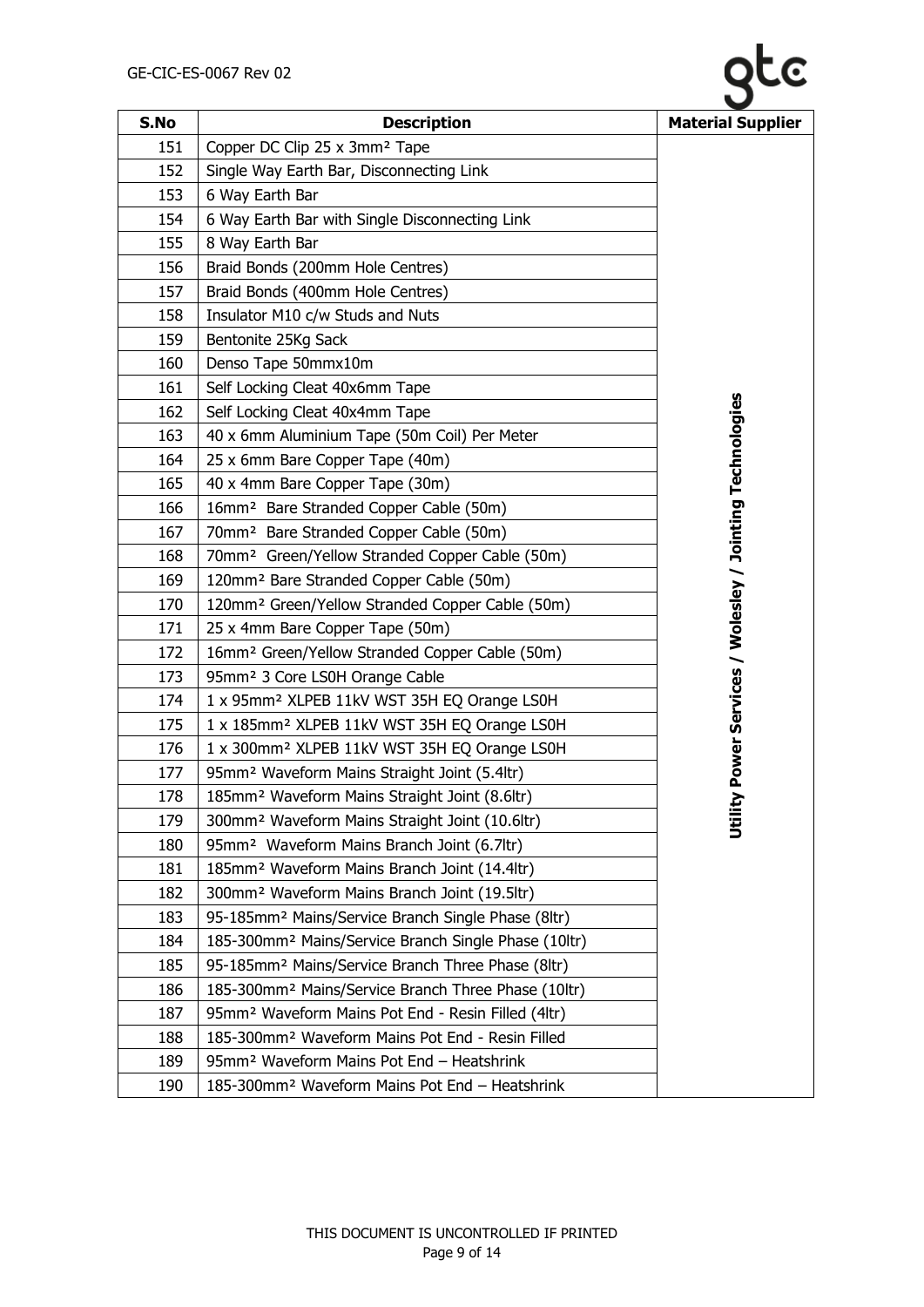

| S.No | <b>Description</b>                                                                 | <b>Material Supplier</b> |
|------|------------------------------------------------------------------------------------|--------------------------|
| 191  | 35mm <sup>2</sup> CNE Straight Joint Single Phase                                  |                          |
| 192  | 35mm <sup>2</sup> CNE Branch Joint Single Phase                                    |                          |
| 193  | 4-35mm <sup>2</sup> CNE Straight Joint Three Phase                                 | hnologies                |
| 194  | 4-35mm <sup>2</sup> CNE Branch Joint Three Phase                                   | Services                 |
| 195  | 35mm <sup>2</sup> CNE Heatshrink Single Phase Stop End                             | ᠗                        |
| 196  | 4-35mm <sup>2</sup> CNE Heatshrink Three Phase Stop End                            | <b>Ted</b>               |
| 197  | 95mm <sup>2</sup> Waveform Mains Straight Joint                                    | <b>Wolesle</b><br>Power  |
| 198  | 185mm <sup>2</sup> Waveform Mains Straight Joint                                   | Jointing                 |
| 199  | Lucy Electric MSDB 15 Way 2J Left Hand Double Door 3 Core<br><b>Bottom Neutral</b> | Utility                  |
| 200  | TYCO/CE (56168) 4 Way CNE LV Underground Link Box                                  |                          |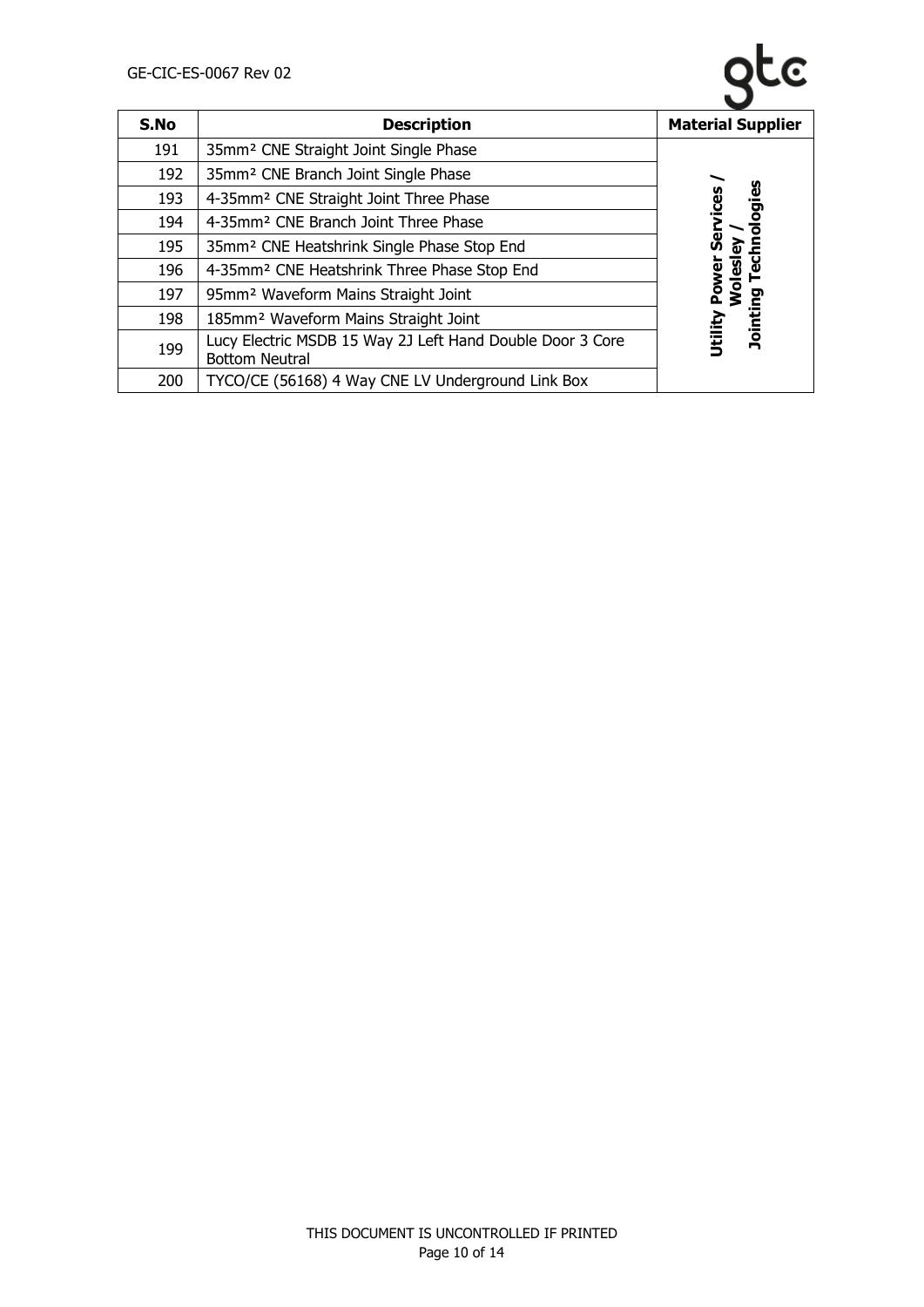#### <span id="page-10-0"></span>**APPENDIX 2**

## **HIGH VOLTAGE EQUIPMENT INCLUDING UNDERGROUND CABLES, JOINTS & TERMINATIONS**

### **BUUK accept the use of 11kV Aluminium sheathed cable in the UK Power Networks Areas, to UK Power Networks Standard where anticipated fault levels can be satisfied.**

| S.No | <b>Description</b>                                                              | <b>Material Supplier</b>                                  |
|------|---------------------------------------------------------------------------------|-----------------------------------------------------------|
| 201  | 1 x 300mm <sup>2</sup> (B) WB EQ CWS (35 SZ WB) MDPE Red 11kV                   |                                                           |
| 202  | 3 x 1 x 300mm <sup>2</sup> CU XLPE CU/W (70) MDPE 11kV                          |                                                           |
| 203  | 3 x 1 x 95mm <sup>2</sup> AI XLPE CU/W (35) MDPE 11kV                           |                                                           |
| 204  | 3 x 1 x 185mm <sup>2</sup> AI XLPE CU/W (70) MDPE 11kV                          |                                                           |
| 205  | 3 x 1 x 300mm <sup>2</sup> AI XLPE CU/W (70) MDPE 11kV                          |                                                           |
| 206  | 3 x 1 x 300mm <sup>2</sup> CU XLPE CU/W (25) MDPE 11kV                          |                                                           |
| 207  | 3 x 1 x 70mm <sup>2</sup> SAC XLPE CU/W (25) MDPE 11kV                          |                                                           |
| 208  | 3 x 1 x 95mm <sup>2</sup> SAC XLPE CU/W (25) MDPE 11kV                          |                                                           |
| 209  | 1 x 95mm <sup>2</sup> (B) WB EQ CWS (35 SZ WB) MDPE Red 11kV                    |                                                           |
| 210  | 1 x 185mm <sup>2</sup> (B) WB EQ CWS (35 SZ WB) MDPE Red 11kV                   |                                                           |
| 211  | 3 x 1 x 95mm <sup>2</sup> XLPE WST EW CU/W (35) WST MDPE 11kV                   |                                                           |
| 212  | 3 x 1 x 95mm <sup>2</sup> XLPE WST CU/W (35) WST MDPE 11kV                      |                                                           |
| 213  | 3 x 1 x 185mm <sup>2</sup> SAC XLPE CU/W (25) MDPE 11kV                         |                                                           |
| 214  | 3 x 1 x 185mm <sup>2</sup> XLPE WST EW CU/W (35) WST MDPE 11kV                  |                                                           |
| 215  | 3 x 1 x 185mm <sup>2</sup> XLPE WST CU/W (35) WST MDPE 11kV                     |                                                           |
| 216  | 3 x 1 x 300mm <sup>2</sup> SAC XLPE CU/W (25) MDPE 11kV                         |                                                           |
| 217  | 3 x 1 x 300mm <sup>2</sup> XLPE WST EW CU/W (35) WST MDPE 11kV                  |                                                           |
| 218  | 3 x 1 x 300mm <sup>2</sup> XLPE WST CU/W (35) WST MDPE 11kV                     | Utility Power Services / Wolesley / Jointing Technologies |
| 219  | 3 x 95mm <sup>2</sup> XLPE CU/W (70) + EQ Red MDPE 11kV                         |                                                           |
| 220  | 3 x 185mm <sup>2</sup> XLPE CU/W (95) + EQ Red MDPE 11kV                        |                                                           |
| 221  | 3 x 300mm <sup>2</sup> XLPE CU/W (95) + EQ Red MDPE 11kV                        |                                                           |
| 222  | 3 x 1 x 95mm <sup>2</sup> EPR CU/W (35) MDPE 11kV                               |                                                           |
| 223  | 3 x 1 x 185mm <sup>2</sup> EPR CU/W (35) MDPE 11kV                              |                                                           |
| 224  | 3 x 1 x 300mm <sup>2</sup> EPR CU/W (35) MDPE 11kV                              |                                                           |
| 225  | 70-95mm <sup>2</sup> AL Triplex Termination Kit                                 |                                                           |
| 226  | 185-300mm <sup>2</sup> AL Triplex Termination Kit                               |                                                           |
| 227  | 300mm <sup>2</sup> CU Triplex Termination Kit                                   |                                                           |
| 228  | Size Y 3 Core Gland (Top Hat) upto 300mm <sup>2</sup>                           |                                                           |
| 229  | MV 3 Core Breakout 95-300mm <sup>2</sup>                                        |                                                           |
| 230  | 70mm <sup>2</sup> AL H/S Triplex Straight Joint - One Per Phase                 |                                                           |
| 231  | 95-300mm <sup>2</sup> AL H/S Triplex Straight Joint - One Per Phase             |                                                           |
| 232  | 300mm <sup>2</sup> CU Triplex Straight Joint - One Per Phase                    |                                                           |
| 233  | 70-185mm <sup>2</sup> H/S Triplex Branch Joint - One Per Phase                  |                                                           |
| 234  | 185-30mm <sup>2</sup> H/S Triplex Branch Joint - One Per Phase                  |                                                           |
| 235  | 300mm <sup>2</sup> Main 95mm Branch H/S Triplex Branch Joint - One Per<br>Phase |                                                           |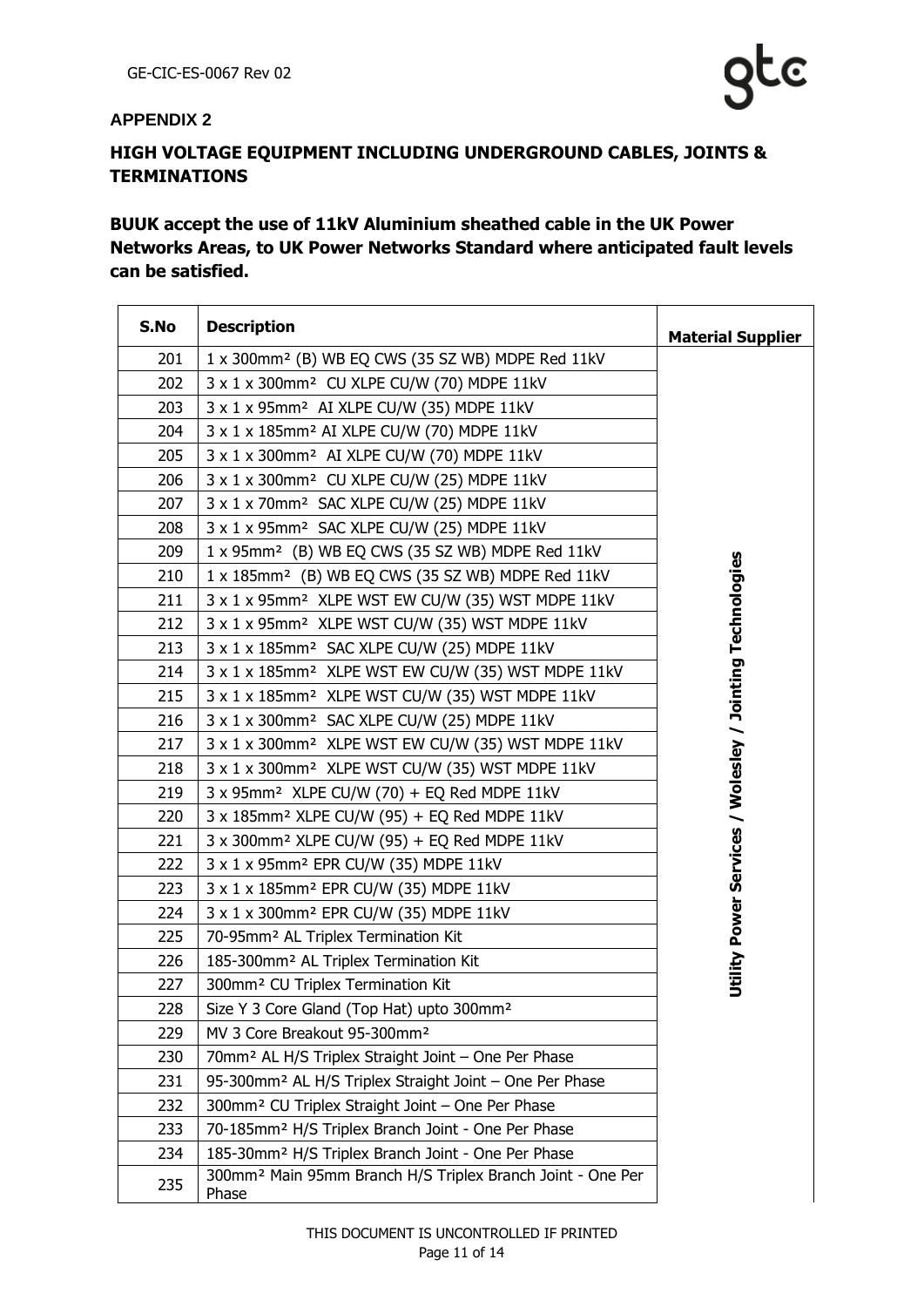### <span id="page-11-0"></span>**APPENDIX 3**

## **DISTRIBUTION AND PRIMARY SUBSTATIONS - PLANT, EQUIPMENT & HOUSING**

| S.No | <b>Description</b>                                                                                                                        | <b>Approved Suppliers</b>               | <b>Comments</b>                          |
|------|-------------------------------------------------------------------------------------------------------------------------------------------|-----------------------------------------|------------------------------------------|
| 236  |                                                                                                                                           | Schneider Electric                      | Approved Package                         |
|      |                                                                                                                                           | Leeds - UK / Turkey                     | Substation Assembly                      |
|      |                                                                                                                                           | Kyte Powertech                          | Approved Package Substation              |
|      | <b>Distribution Transformer</b><br>315/500/800/1000KVA 11000/433V<br>Tier 2 ECO Losses<br>ONAN Mineral Oil / MIDEL Fluid Filled           | <b>Ireland</b>                          | Assembly Via Lucy Electric               |
|      |                                                                                                                                           | Toshiba - India                         | Approved Package Substation              |
|      |                                                                                                                                           | (Via Wilsons Power                      | Assembly Via Lucy Electric               |
|      |                                                                                                                                           | Solutions Leeds - UK)                   |                                          |
|      |                                                                                                                                           | <b>EFACEC</b> Energia                   | Approved Package Substation              |
|      |                                                                                                                                           | Portugal                                | Assembly Via Lucy Electric               |
|      | <b>Power Transformer</b><br>33/11kV 7.5/15MVA CER/CMR<br>33/11kV 12/24MVA CER/CMR<br>33/11kV 15/30MVA CER/CMR<br>33/11kV 20/40MVA CER/CMR | <b>Brush Power</b>                      | Approved MR VBO OLTC                     |
|      |                                                                                                                                           | Loughborough - UK                       |                                          |
| 237  |                                                                                                                                           | Schneider Electric                      |                                          |
|      |                                                                                                                                           | Turkey<br>Hitachi Energy                | >15/30MVA From Turkey                    |
|      |                                                                                                                                           | Turkey and Italy                        | - 20/40MVA From Italy                    |
|      |                                                                                                                                           |                                         | <b>WS</b>                                |
|      |                                                                                                                                           | Schneider Electric                      | 1250/2000/2500A                          |
|      |                                                                                                                                           | Regensburg - Germany                    | Single/Double Busbar                     |
|      | 36kV Indoor Extensible                                                                                                                    | Siemens                                 | $NX+$                                    |
| 238  | Gas Insulated Switchgear                                                                                                                  | Frankfurt - Germany                     | 1250/2000A                               |
|      |                                                                                                                                           |                                         | Single/Double Busbar                     |
|      |                                                                                                                                           | <b>ABB</b><br>Ratingen - Germany        | ZX1.2, ZX2.0                             |
|      |                                                                                                                                           |                                         | 1250/2000/2500A<br>Single/Double Busbar  |
|      |                                                                                                                                           | <b>ABB</b>                              | Safering - SF6                           |
|      |                                                                                                                                           | Norway                                  | 630A 20kA                                |
|      | 24kV Indoor RMU                                                                                                                           | Schneider Electric                      | <b>RM6 - SF6</b>                         |
| 239  | Vacuum / Gas Insulated Switchgear                                                                                                         | France                                  | 630A 20kA                                |
|      |                                                                                                                                           | Eaton                                   | Xiria - Vacuum                           |
|      |                                                                                                                                           | Holland                                 | 630A 20kA                                |
|      | 11kV Indoor Extensible<br>Air Insulated Switchgear                                                                                        | <b>Brush Power</b><br>Blackwood - UK    | Eclipse and Quantum                      |
|      |                                                                                                                                           |                                         | 630/1250/2000A                           |
| 240  |                                                                                                                                           | Schneider Electric<br>Leeds $-$ UK      | Single/Double Busbar<br><b>GENIE EVO</b> |
|      |                                                                                                                                           |                                         | 630/1250/2000A                           |
|      |                                                                                                                                           |                                         | Single/Double Busbar                     |
|      | 11kV Outdoor RMU<br>Gas Insulated Switchgear<br>(11kV Oil Filled Switchgear not                                                           | Schneider Electric                      | RN2c/d 200/630A 21kA                     |
| 241  |                                                                                                                                           | Leeds – UK                              |                                          |
|      |                                                                                                                                           | Lucy Electric                           | Sabre 200/630A 21kA                      |
|      | accepted on GTC Network)                                                                                                                  | Jebel Ali - Dubai                       |                                          |
| 242  | 11kV Outdoor Extensible<br>Gas Insulated Switchgear                                                                                       | Schneider Electric                      | Ringmaster Range                         |
|      |                                                                                                                                           | Leeds – UK                              | CE2/CE6/SE6/RE2/RE6                      |
|      |                                                                                                                                           | Lucy Electric                           | Sabre 200/630A 21kA                      |
|      | 11kV Outdoor Metering/NVD                                                                                                                 | Jebel Ali - Dubai<br>Schneider Electric |                                          |
|      |                                                                                                                                           | Leeds - UK                              | MU2/MU6                                  |
| 243  | Protection                                                                                                                                | Lucy Electric                           | AMU2/AMU4                                |
|      |                                                                                                                                           | Jebel Ali - Dubai                       | (MIDEL/Oil Filled)                       |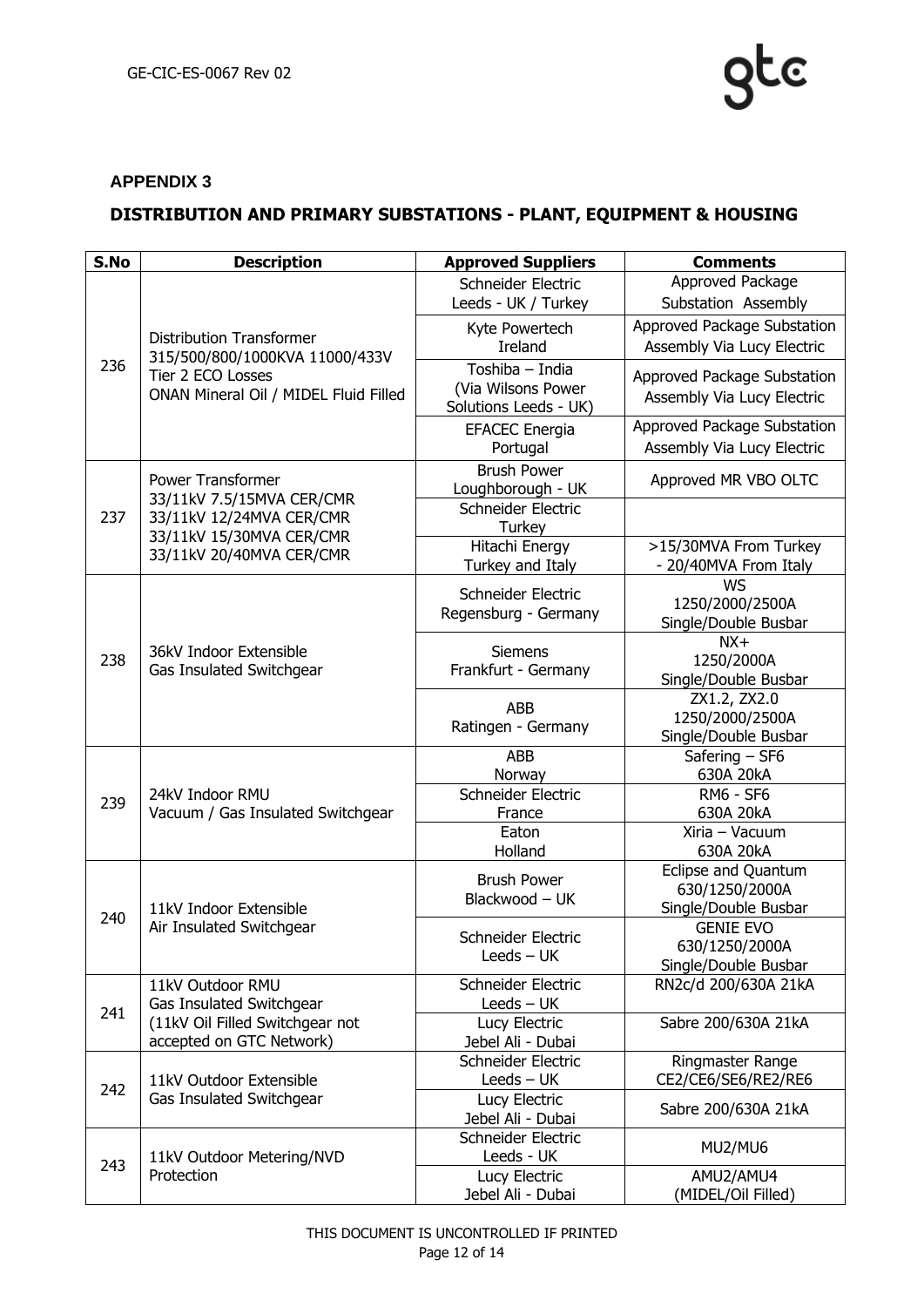# gte

| 244 | 433V Low Voltage<br><b>Transformer Mounted</b><br><b>Take Off Cabinets</b>                                                                                                                                        | Schneider Electric<br>Scarborough - UK        | Shielded And SAIF Outgoing<br>Ways Approved                               |
|-----|-------------------------------------------------------------------------------------------------------------------------------------------------------------------------------------------------------------------|-----------------------------------------------|---------------------------------------------------------------------------|
|     |                                                                                                                                                                                                                   | Lucy Electric<br>Thame $-$ UK                 | <b>ACULOK Approved For</b><br><b>Transformer Mounted</b><br>Cabinets      |
| 245 | 433V Low Voltage Freestanding/Wall<br>Mounted Fusepillars/Boards And<br>Cabinets - ACBS/MCCBS                                                                                                                     | Schneider Electric<br>Scarborough - UK        | Shielded And SAIF<br>Outgoing Ways Approved                               |
| 246 | 433V Low Voltage Multi Service<br><b>Distribution Boards</b><br>(Any weight reductions to facilitate<br>safe handling must be limited to<br>mechanical components - doors /<br>fusehandles / gland plates etc)    | Lucy Electric<br>Thame $-$ UK                 | $MSDB - 12/18/24/36/48$<br><b>Outgoing Ways</b>                           |
|     |                                                                                                                                                                                                                   | Schneider Electric<br>Scarborough - UK        | $MODE - 12/18/24/36/48$<br><b>Outgoing Ways</b>                           |
|     |                                                                                                                                                                                                                   | <b>BEMCO</b><br>$G$ lasgow $-$ UK             | Via Distribution Channel                                                  |
|     |                                                                                                                                                                                                                   | Ryefield Electric<br>Cheshunt $-$ UK          | Via Distribution Channel                                                  |
| 247 | Combined Low Voltage CT Metering<br>Chamber And Heavy Duty Cut Out<br>(CTCO)                                                                                                                                      | Lucy Electric<br>Thame $-$ UK                 | Via Utility Power Services                                                |
|     |                                                                                                                                                                                                                   | Schneider Electric<br>Scarborough - UK        | Direct with Supplier or Via<br><b>Distribution Channel</b>                |
| 228 | Heavy Duty Cut Out (HDCO)                                                                                                                                                                                         | Lucy Electric<br>Thame $-$ UK                 | Via Utility Power Services                                                |
| 249 | Street Lighting Cut Out Kit                                                                                                                                                                                       | Lucy Electric<br>Thame $-$ UK                 | Via Utility Power Services                                                |
| 250 | Street Lighting Cut Out                                                                                                                                                                                           | Lucy Electric<br>Thame $-$ UK                 | Via Utility Power Services                                                |
|     | <b>HV Protection Relays</b><br>(Generic Identification of Approved<br>Suppliers - Formal Approval to be<br>obtained from Asset Management for<br>specific equipment type prior to<br>installation on GTC Network) | Schneider Electric<br>Leeds – UK              | Micom<br>VIP300 (11kV RMU)                                                |
| 251 |                                                                                                                                                                                                                   | <b>GE Grid Solutions</b><br>Boulogne - France | Micom Agile                                                               |
|     |                                                                                                                                                                                                                   | <b>Siemens</b><br>Berlin - Germany            | Argus 196<br>Siprotec4                                                    |
| 252 | Low Voltage ACB/MCCB<br><b>Protection Devices</b>                                                                                                                                                                 | Schneider Electric<br>Scarborough - UK        | Micrologic 2.0 (MCCB)<br>Micrologic 5.0 (ACB)<br>Micrologic 6.0 (ACB REF) |
|     |                                                                                                                                                                                                                   | Terasaki Electric Company<br>Osaka - Japan    | Tembrake2 - MCCB<br>Tempower2 - ACB                                       |
|     | Low Voltage Power Meters/MDI                                                                                                                                                                                      | Schneider Electric<br>Scarborough - UK        | PM5110                                                                    |
| 253 |                                                                                                                                                                                                                   | Rayleigh Instruments<br>Chelmsford - UK       | Nemo 72b                                                                  |
| 254 | GRP Housing with Locking Shroud To<br>GTC/Nominated DNO Specification                                                                                                                                             | Morgan Marine<br>Llandybie $-$ UK             | <b>GTC Substation Specification</b><br>GTC-E-SS-0002                      |
|     |                                                                                                                                                                                                                   | <b>Envico Engineering</b><br>Swansea - UK     | <b>GTC Substation Specification</b><br>GTC-E-SS-0002                      |
|     |                                                                                                                                                                                                                   | Kingsley Plastics<br>Winkleigh $-$ UK         | <b>GTC Substation Specification</b><br>GTC-E-SS-0002                      |
| 255 | Housing Doors (with lock shroud)/<br>Vents                                                                                                                                                                        | <b>Bradbury Group</b><br>Scunthorpe- UK       | Metal Security Doors/Vents                                                |
|     |                                                                                                                                                                                                                   | Sunray<br>Ashford - UK                        | Metal Security Doors/Vents                                                |
|     |                                                                                                                                                                                                                   | <b>TS Designs</b><br>High Wycombe - UK        | Metal Security Doors/Vents                                                |
|     |                                                                                                                                                                                                                   | Wolesley<br>Chesterfield - UK                 | Metal Security Doors/Vents                                                |